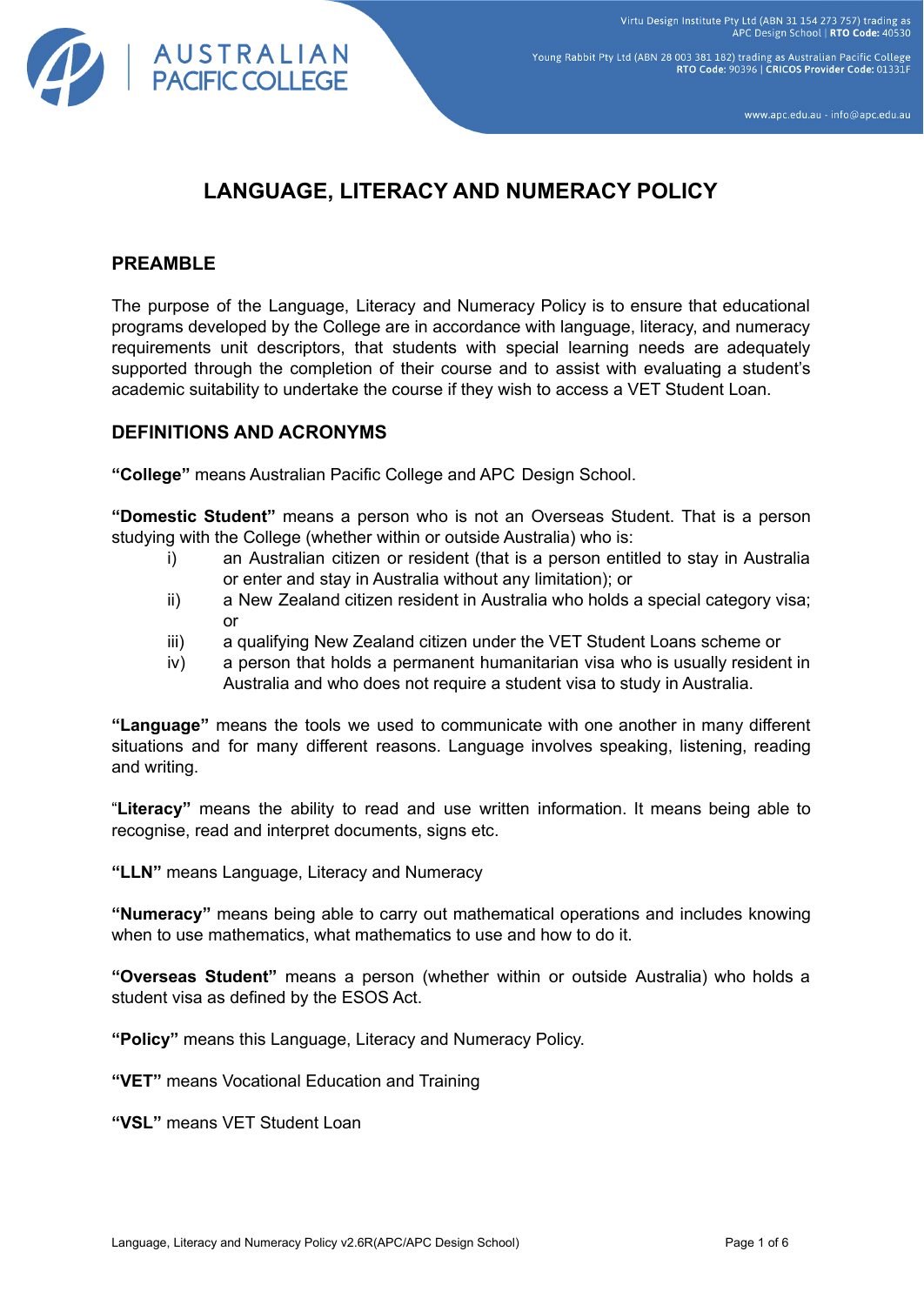Virtu Design Institute Pty Ltd (ABN 31 154 273 757) trading as<br>APC Design School | RTO Code: 40530



Young Rabbit Pty Ltd (ABN 28 003 381 182) trading as Australian Pacific College RTO Code: 90396 | CRICOS Provider Code: 01331F

www.apc.edu.au - info@apc.edu.au

### **1. POLICY**

- 1.1 The College has the responsibility to ensure that:
	- a) LLN needs are identified and developed within the course materials and assessment tools by qualified Trainers and Assessors;
	- b) relevant employees are provided with the necessary training to ensure they have to skills required to manage with LLN issues as they arise;
	- c) administration staff will endeavour to ascertain students LLN information prior to course commencement and;
	- d) in the event that a Trainer and/or Assessor identifies students with LLN difficulties, they implement appropriate strategies to assist them with their learning and;
	- e) students are provided with advice and support services in the provision of LLN assistance services;
	- f) the confidentiality of students who require additional support services and appropriate strategies are in accordance with our Privacy Policy;
	- g) students or potential students who have been identified as requiring support with LLN are not discriminated:
	- h) those students that require or request additional LLN support that the College can't provide are referred to professional organisations.
- 1.2 For entry to VET courses, Overseas Students must be able to demonstrate an English proficiency for their chosen course equivalent to that set out in the College's Minimum Entry Requirements for APC Courses document found on its website for their chosen course.
- 1.3 For entry to VET courses, Domestic students utilising VSL should provide evidence of:
	- a) a short resume to assess study and work skills pathways of the prospective student;
	- b) a Senior Secondary Certificate of Education that has been awarded to the student by an agency or authority of a State or Territory for the students completion of Year 12;

**OR**

competence at or above Exit Level 3 in the Australian Core Skills Framework in both reading and numeracy using a Literacy Language and Numeracy test through ACER <https://vawe.acer.edu.au/> or an alternate VSL approved LLN tool

**OR**

c) a qualification at level 4 or above in the Australian Qualifications Framework that was delivered in English.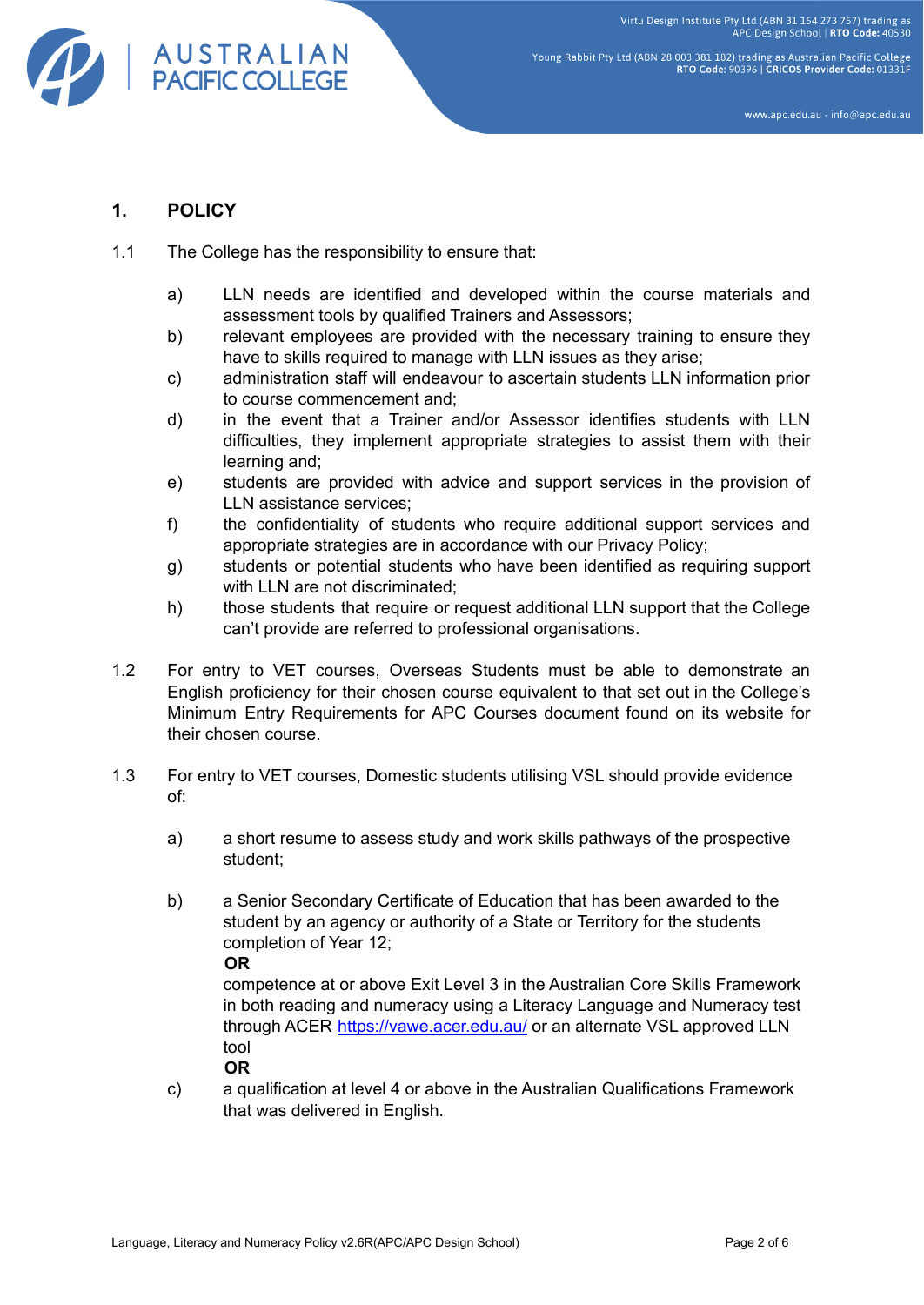

Young Rabbit Pty Ltd (ABN 28 003 381 182) trading as Australian Pacific College RTO Code: 90396 | CRICOS Provider Code: 01331

www.apc.edu.au - info@apc.edu.au

- 1.4 The College's process of assessment of a student's competence in reading and numeracy will be conducted with integrity and honesty.
- 1.5 The results of an assessment undertaken by a Domestic Student using a VSL approved LLN tool to assess their academic suitability are sent to the student on receipt by the College and stored in the student's file.
- 1.6 The College requests that students notify it of any special assistance they may require in relation to literacy and numeracy. If additional charges apply e.g. for a scribe or for additional equipment, the College undertakes to notify the student prior to the commencement of the course.
- 1.7 The College recognises that assistance with literacy and numeracy and language may be necessary during some courses or programs as on-going language support is critical to the retention and success of all students and, in particular Overseas Students.

#### **2. IMPLEMENTATION**

- 2.1 The Registrar/Design Registrar is responsible for acting upon information obtained in the enrolment process where LLN and other individual needs are identified. Where individual needs are identified, action can be taken during the delivery of the training program and the assessment process to assist the participant by way of:
	- a) Discussion between the student and an academic management team member to identify a student's particular needs
	- b) Reasonable adjustment of the training program delivery and assessment methods to suit these needs.
	- c) One-on-one support provided during the training program, delivery and progress monitored by the academic management staff to promote successful learning outcomes.
- 2.2 Identification of training needs is to be based on English language, literacy and numeracy competencies, which are needed to participate effectively in the College's training programs. The College will endeavour to obtain LLN information before the commencement of the course/unit although the participant's individual needs may not be identified until after the course /unit has commenced.
- 2.3 The College will make reasonable endeavours to equip the participant to sufficiently undertake the tasks of the course. The Registrar/Design Registrar will consult with the Assistant Academic Managers to identify the necessary requirements to meet the participant's individual needs. Where these needs cannot be met, a refund for the course will be given to the participant.
- 2.4 Where support needs go beyond what can be met with reasonable adjustment during the training and assessment process, and additional support is required, the College will direct students to an external specialist.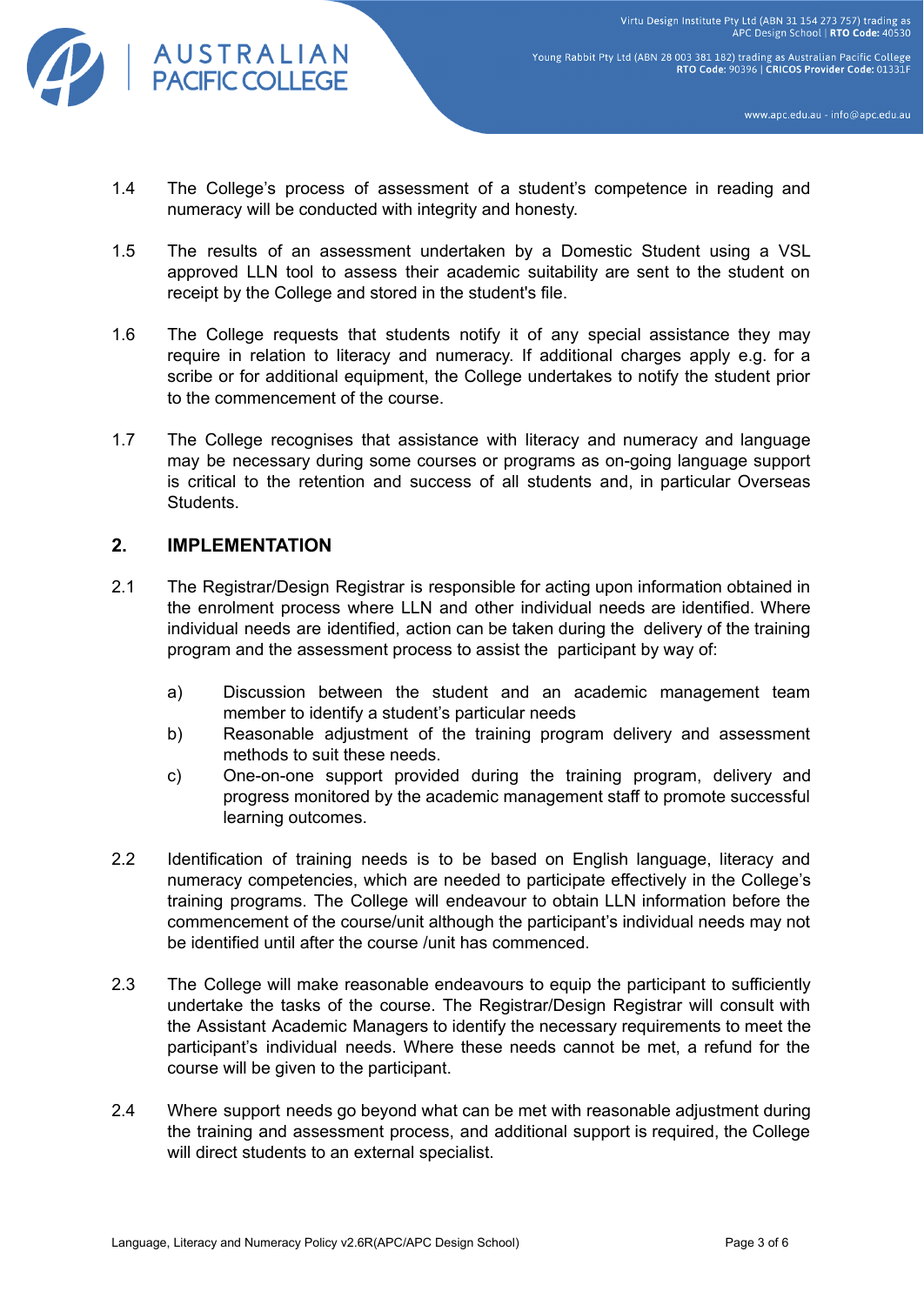Virtu Design Institute Pty Ltd (ABN 31 154 273 757) trading as<br>APC Design School | RTO Code: 40530



Young Rabbit Pty Ltd (ABN 28 003 381 182) trading as Australian Pacific College RTO Code: 90396 | CRICOS Provider Code: 01331F

www.apc.edu.au - info@apc.edu.au

- 2.5 Students are requested to declare any learning disabilities/ language requirements as a part of the enrolment process. Once such requirements are identified, relevant staff are alerted to the students' requirements and remedial processes can be implemented.
- 2.6 Students are offered specified assistance in the form of study skills and tutorial sessions. These are incorporated into the academic program over each semester. These sessions may have a particular emphasis on essay and report writing, writing skills, referencing and plagiarism. As a follow-up, individual tuition is provided on a one-to-one basis geared to the needs of each student. This may include assistance with oral presentations, editing of assignments and preparation techniques for exams. This support is provided during Plus and Boost classes offered by the College which provide language support for the students. At-risk students are also encouraged to attend additional writing classes/lessons.
- 2.7 All students and relevant College staff are informed of this Policy. Copies of this Policy are in the policy directory and published on the College website.
- 2.8 All information relating to students gathered during needs identification, training and evaluation will remain confidential and is stored in their student file.
- 2.9 Students will have access to any information gathered by the College about them as defined in the College's Privacy Policy.

#### **POLICY REVIEW**

This Policy will be reviewed as part of the College's three (3) yearly review cycle or as legislation requires.

#### **RELEVANT LEGISLATION**

This document references the following legislation, regulations, codes and standards:

| <b>Relevant Legislation/codes/standards</b> |                                                            |  |  |  |
|---------------------------------------------|------------------------------------------------------------|--|--|--|
| <b>Commonwealth</b>                         | Standards for Registered Training Organisations (SRTO2015) |  |  |  |

#### **RELATED POLICIES AND PROCEDURES**

This document references the following College policies and/or procedures:

| <b>Related Policies and Procedures</b> |                       |  |  |
|----------------------------------------|-----------------------|--|--|
| <b>Policies</b>                        | <b>Privacy Policy</b> |  |  |

#### **KEYWORDS**

| Language, literacy, numeracy, IELTS, training<br><b>Keywords</b> |  |
|------------------------------------------------------------------|--|
|------------------------------------------------------------------|--|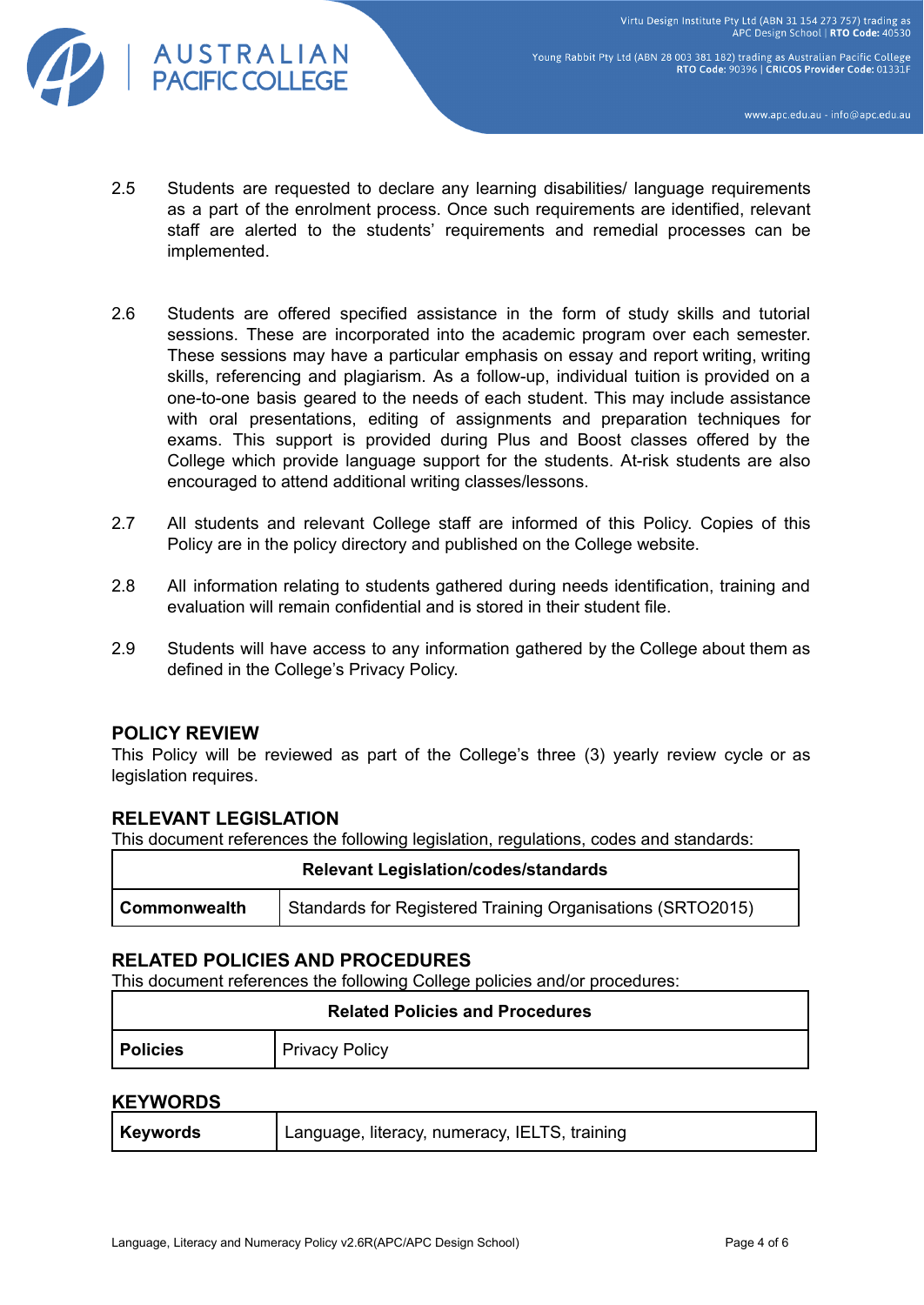Virtu Design Institute Pty Ltd (ABN 31 154 273 757) trading as<br>APC Design School | RTO Code: 40530



Young Rabbit Pty Ltd (ABN 28 003 381 182) trading as Australian Pacific College<br>RTO Code: 90396 | CRICOS Provider Code: 01331F

www.apc.edu.au - info@apc.edu.au

#### **POLICY OWNER**

r

**Policy Owner** | Learner Innovation Unit

## **POLICY/PROCEDURE HISTORY**

| <b>Policy History</b>                                                           |                                              |                                    |                                                                                                                                                                                                                                     |  |  |
|---------------------------------------------------------------------------------|----------------------------------------------|------------------------------------|-------------------------------------------------------------------------------------------------------------------------------------------------------------------------------------------------------------------------------------|--|--|
| <b>Current version</b>                                                          | <b>Current</b><br>version<br>release<br>date | <b>Author</b>                      | <b>Description of changes</b>                                                                                                                                                                                                       |  |  |
| Language Literacy<br>And Numeracy<br>Policy V2.0r                               | March<br>2012                                | Sharon Luhr<br>and Carolin<br>Long | Merged policies from different providers into<br>1 policy                                                                                                                                                                           |  |  |
| Language Literacy<br><b>And Numeracy</b><br>Policy V2.1r                        | May 2015                                     | Sharon Luhr<br>and Carolin<br>Long | Updated to new letterhead                                                                                                                                                                                                           |  |  |
| Language Literacy<br><b>And Numeracy</b><br>Policy V2.2r                        | January<br>2019                              | Sharon Luhr                        | Added version history corrected typos                                                                                                                                                                                               |  |  |
| Language, Literacy<br>and Numeracy<br>Policy v2.2R(APC)                         | June<br>2019                                 | Sara Gaudry                        | Update of letterhead and format of Policy.<br>Addition of "Definitions and Acronyms",<br>"Relevant Legislation", "Related Policies<br>and Procedures", "Keywords" and "Policy<br>Owner". No change to the content of the<br>Policy. |  |  |
| Language, Literacy<br>and Numeracy<br>Policy<br>v2.3R(APC/APC<br>Design School) | October<br>2020                              | Sara Gaudry                        | Update of letterhead, addition of APC<br>Design School and removal of APTT. No<br>change to content.                                                                                                                                |  |  |
| Language, Literacy<br>and Numeracy<br>Policy<br>v2.4R(APC/APC<br>Design School) | February<br>2021                             | Sara Gaudry                        | Minor amendments to policy. No change to<br>the substance of policy.                                                                                                                                                                |  |  |
| Language, Literacy<br>and Numeracy<br>Policy                                    | October<br>2021                              | Sara Gaudry<br>Ron Newman          | Full review of policy and addition to VSL<br>requirements for language, literacy and<br>numeracy.                                                                                                                                   |  |  |